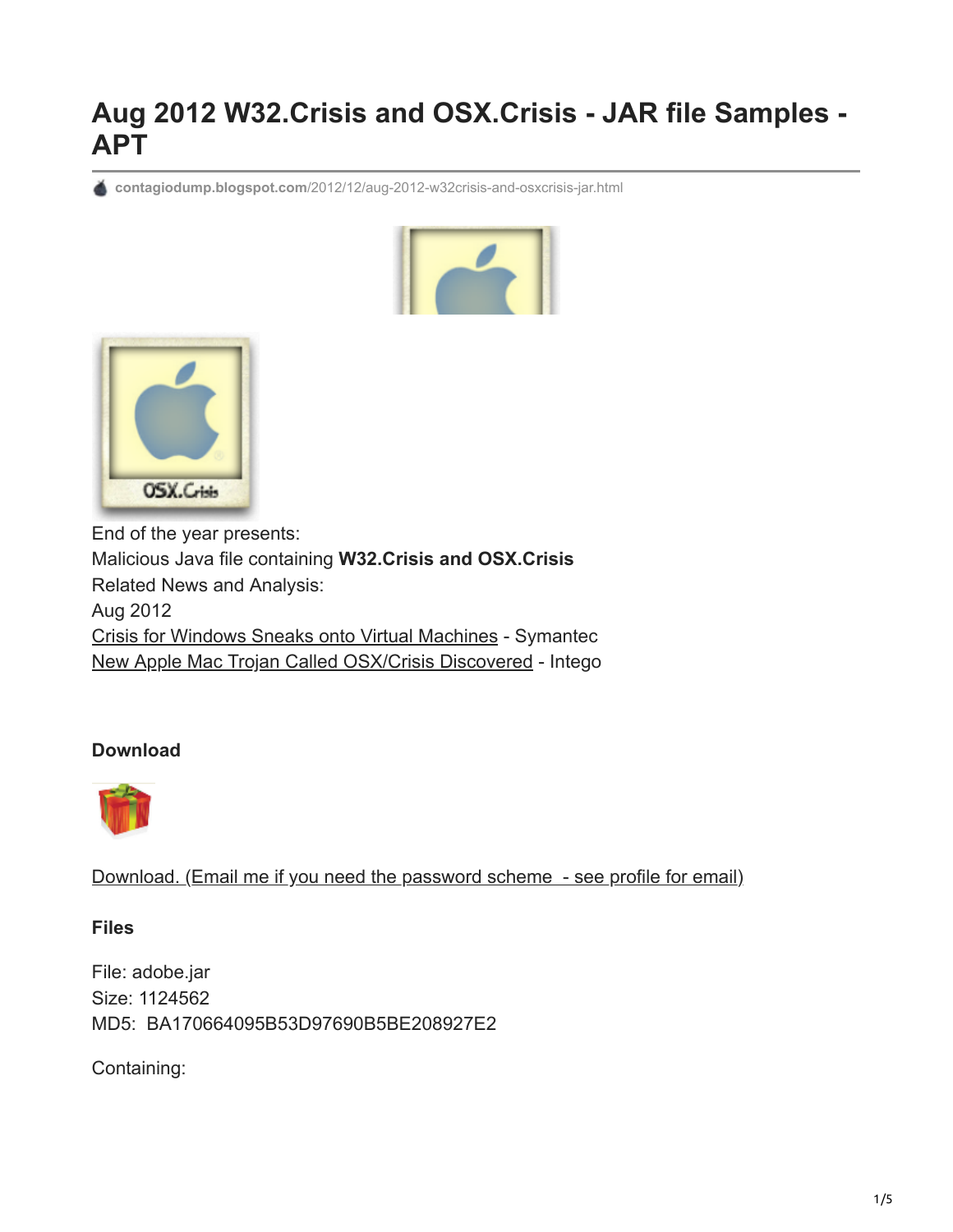File: mac Size: 993440 MD5: 6F055150861D8D6E145E9ACA65F92822

File: win Size: 1043456 MD5: AE8D4770EF02373D7680F160E01E8668

## **Automatic scans**

[https://www.virustotal.com/file/53cd1d6a1cc64d4e8275a22216492b76db186cfb38cec6e7b3c](https://www.virustotal.com/file/53cd1d6a1cc64d4e8275a22216492b76db186cfb38cec6e7b3cfb7a87ccb3524/analysis/) fb7a87ccb3524/analysis/ SHA256: 53cd1d6a1cc64d4e8275a22216492b76db186cfb38cec6e7b3cfb7a87ccb3524 SHA1: 465ca6b7e883a7d145ddf6d59e3ef1c0eec279e5 MD5: ba170664095b53d97690b5be208927e2 File size: 1.1 MB ( 1124562 bytes ) File name: ba170664095b53d97690b5be208927e2 File type: JAR Tags: jar Detection ratio: 36 / 42 Analysis date: 2012-11-23 15:50:50 UTC ( 1 week, 6 days ago ) Additional information Antivirus Result Update Agnitum Trojan.DR.Injector!VcQiekruiLk 20121123 AntiVir Java/Dldr.Trea.CN.1 20121123 Antiy-AVL Trojan/Java.Agent 20121122 Avast Java:Dropper-F [Trj] 20121123 AVG Dropper.Generic6.AOLY 20121123 BitDefender Gen:Variant.Kazy.81085 20121123 CAT-QuickHeal TrojanDropper.Injector.fleh 20121122 ClamAV WIN.Trojan.Crisis 20121123 Commtouch - 20121123 Comodo UnclassifiedMalware 20121123 DrWeb Java.Dropper.15 20121123 Emsisoft Gen:Variant.Kazy.81085 (B) 20121123 eSafe - 20121121 ESET-NOD32 Java/Agent.EU 20121123 F-Prot - 20121123 F-Secure Trojan-Dropper:Java/SelfSign.A 20121123 Fortinet Java/Agent.N!tr 20121123 GData Gen:Variant.Kazy.81085 20121123 Ikarus Trojan-Dropper.Java.Agent 20121123 Jiangmin TrojanDropper.Java.n 20121123 K7AntiVirus - 20121122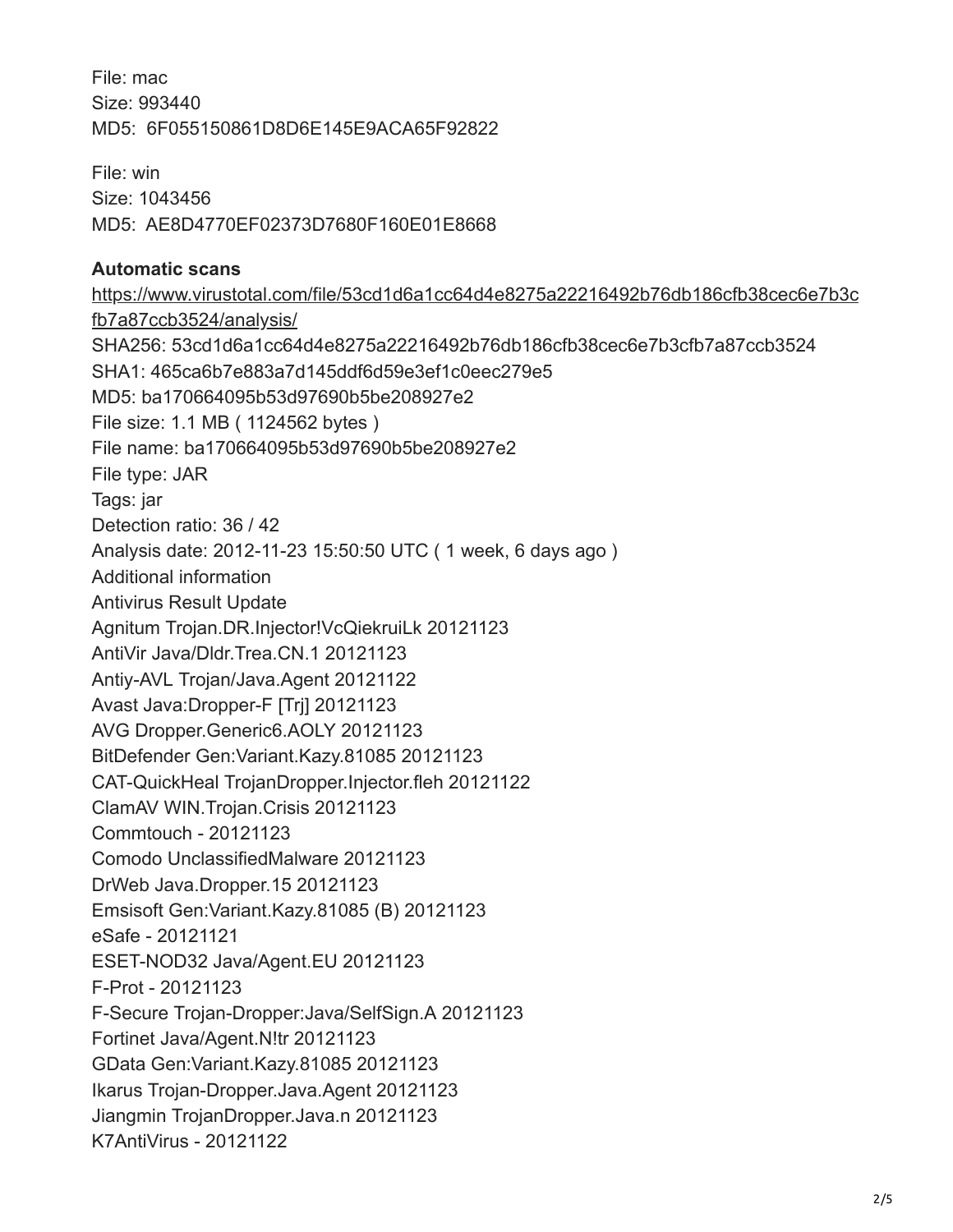Kaspersky Trojan-Dropper.Java.Agent.n 20121123 Kingsoft VIRUS\_UNKNOWN 20121119 McAfee Morcut.a 20121123 McAfee-GW-Edition Morcut.a 20121123 Microsoft Trojan:Java/Spoilder.A 20121123 MicroWorld-eScan - 20121123 Norman Spoilder.A 20121123 nProtect MAC.OSX.Trojan.Morcut.A 20121123 Panda Generic Trojan 20121123 PCTools Malware.OSX-Crisis 20121123 Rising Trojan.Win32.Generic.12F274CC 20121123 Sophos Troj/JVDrop-A 20121123 SUPERAntiSpyware - 20121123 Symantec Trojan.Maljava 20121122 TheHacker Trojan/Dropper.Injector.fleh 20121123 TotalDefense Java/Agent.CDT 20121122 TrendMicro JAVA\_MORCUT.A 20121123 TrendMicro-HouseCall TROJ\_GEN.F47V0724 20121123 VBA32 TrojanPSW.Agent.acnn 20121122 VIPRE Trojan.Win32.Generic!BT 20121123 ViRobot Trojan.S.OSX.Crisis.1124562

[https://www.virustotal.com/file/53cd1d6a1cc64d4e8275a22216492b76db186cfb38cec6e7b3c](https://www.virustotal.com/file/53cd1d6a1cc64d4e8275a22216492b76db186cfb38cec6e7b3cfb7a87ccb3524/analysis/) fb7a87ccb3524/analysis/ SHA256: 53cd1d6a1cc64d4e8275a22216492b76db186cfb38cec6e7b3cfb7a87ccb3524 SHA1: 465ca6b7e883a7d145ddf6d59e3ef1c0eec279e5 MD5: ba170664095b53d97690b5be208927e2 File size: 1.1 MB ( 1124562 bytes ) File name: ba170664095b53d97690b5be208927e2 File type: JAR Tags: jar Detection ratio: 36 / 42 Analysis date: 2012-11-23 15:50:50 UTC ( 1 week, 6 days ago ) Additional information Antivirus Result Update Agnitum Trojan.DR.Injector!VcQiekruiLk 20121123 AntiVir Java/Dldr.Trea.CN.1 20121123 Antiy-AVL Trojan/Java.Agent 20121122 Avast Java:Dropper-F [Trj] 20121123 AVG Dropper.Generic6.AOLY 20121123 BitDefender Gen:Variant.Kazy.81085 20121123 CAT-QuickHeal TrojanDropper.Injector.fleh 20121122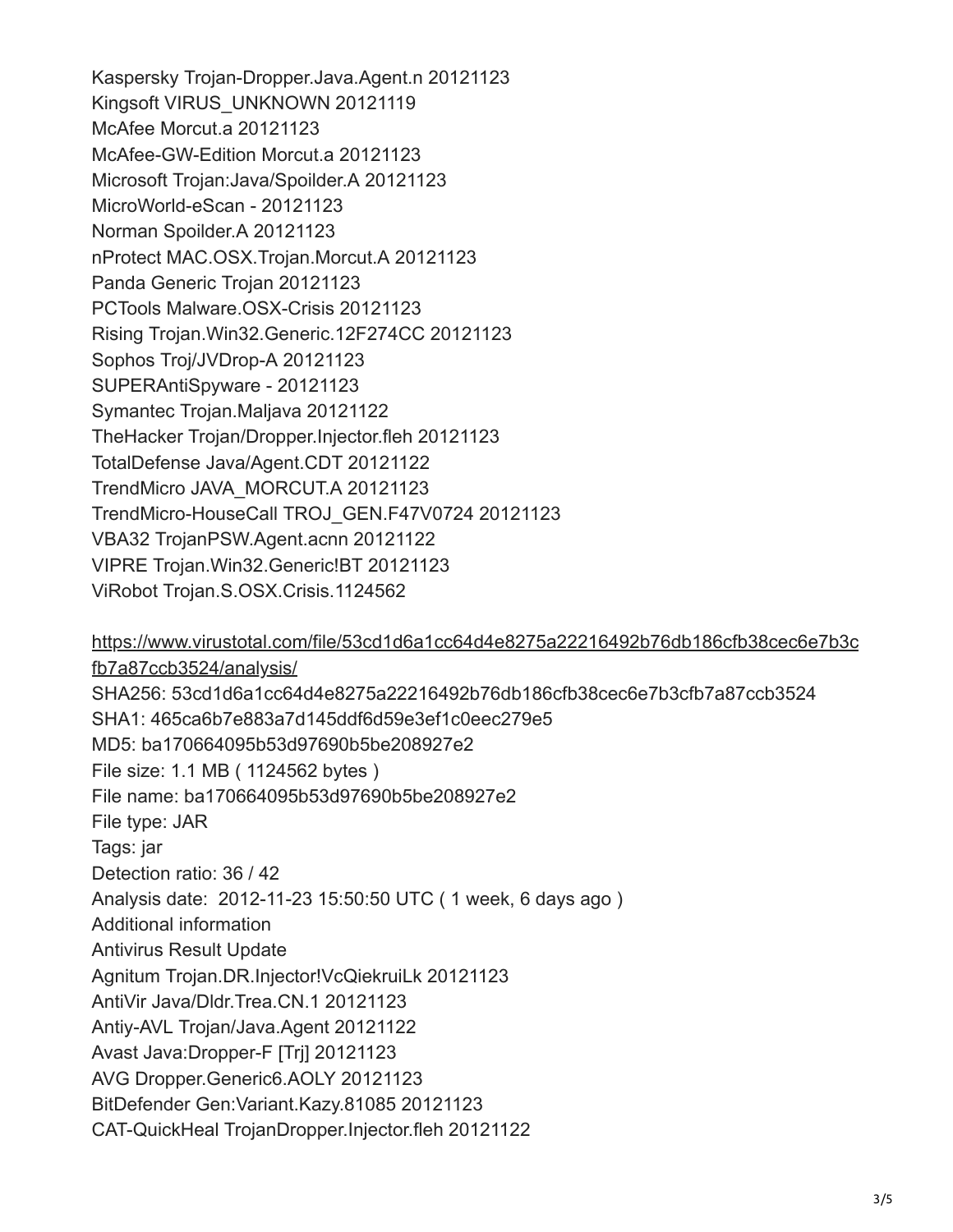ClamAV WIN.Trojan.Crisis 20121123 Commtouch - 20121123 Comodo UnclassifiedMalware 20121123 DrWeb Java.Dropper.15 20121123 Emsisoft Gen:Variant.Kazy.81085 (B) 20121123 eSafe - 20121121 ESET-NOD32 Java/Agent.EU 20121123 F-Prot - 20121123 F-Secure Trojan-Dropper:Java/SelfSign.A 20121123 Fortinet Java/Agent.N!tr 20121123 GData Gen:Variant.Kazy.81085 20121123 Ikarus Trojan-Dropper.Java.Agent 20121123 Jiangmin TrojanDropper.Java.n 20121123 K7AntiVirus - 20121122 Kaspersky Trojan-Dropper.Java.Agent.n 20121123 Kingsoft VIRUS\_UNKNOWN 20121119 McAfee Morcut.a 20121123 McAfee-GW-Edition Morcut.a 20121123 Microsoft Trojan:Java/Spoilder.A 20121123 MicroWorld-eScan - 20121123 Norman Spoilder.A 20121123 nProtect MAC.OSX.Trojan.Morcut.A 20121123 Panda Generic Trojan 20121123 PCTools Malware.OSX-Crisis 20121123 Rising Trojan.Win32.Generic.12F274CC 20121123 Sophos Troj/JVDrop-A 20121123 SUPERAntiSpyware - 20121123 Symantec Trojan.Maljava 20121122 TheHacker Trojan/Dropper.Injector.fleh 20121123 TotalDefense Java/Agent.CDT 20121122 TrendMicro JAVA\_MORCUT.A 20121123 TrendMicro-HouseCall TROJ\_GEN.F47V0724 20121123 VBA32 TrojanPSW.Agent.acnn 20121122 VIPRE Trojan.Win32.Generic!BT 20121123 ViRobot Trojan.S.OSX.Crisis.1124562

[https://www.virustotal.com/file/c93074c0e60d0f9d33056fd6439205610857aa3cf54c1c20a48](https://www.virustotal.com/file/c93074c0e60d0f9d33056fd6439205610857aa3cf54c1c20a48333b4367268ca/analysis/) 333b4367268ca/analysis/ SHA256: c93074c0e60d0f9d33056fd6439205610857aa3cf54c1c20a48333b4367268ca SHA1: 7fa7c4af13ad1bcf12b180a5a9cf24613485608c MD5: ae8d4770ef02373d7680f160e01e8668 File size: 1019.0 KB ( 1043456 bytes )